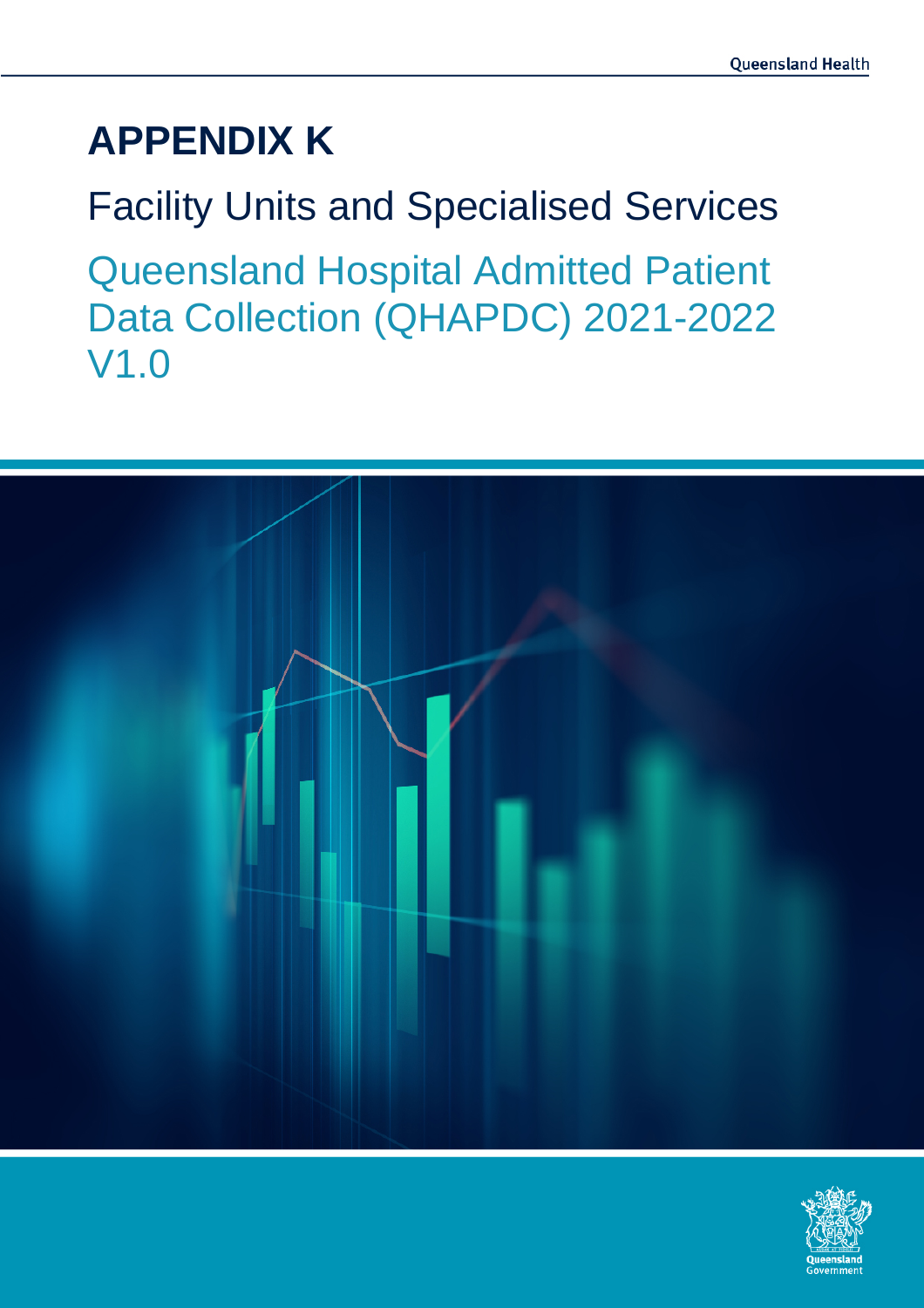#### **Appendix K**

Published by the State of Queensland (Queensland Health), 2021



This document is licensed under a Creative Commons Attribution 3.0 Australia licence. To view a copy of this licence, visit creativecommons.org/licenses/by/3.0/au

© State of Queensland (Queensland Health) 2021

You are free to copy, communicate and adapt the work, as long as you attribute the State of Queensland (Queensland Health).

For more information contact: Statistical Services and Integration Unit, Statistical Services Branch, Department of Health, GPO Box 48, Brisbane QLD 4001, email QHIPSMAIL@health.qld.gov.au.

An electronic version of this document is available at https://www.health.qld.gov.au/hsu/collections/qhapdc

Disclaimer: The content presented in this publication is distributed by the Queensland Government as an information source only. The State of Queensland makes no statements, representations or warranties about the accuracy, completeness or reliability of any information contained in this publication. The State of Queensland disclaims all responsibility and all liability (including without limitation for liability in negligence) for all expenses, losses, damages and costs you might incur as a result of the information being inaccurate or incomplete in any way, and for any reason reliance was placed on such information.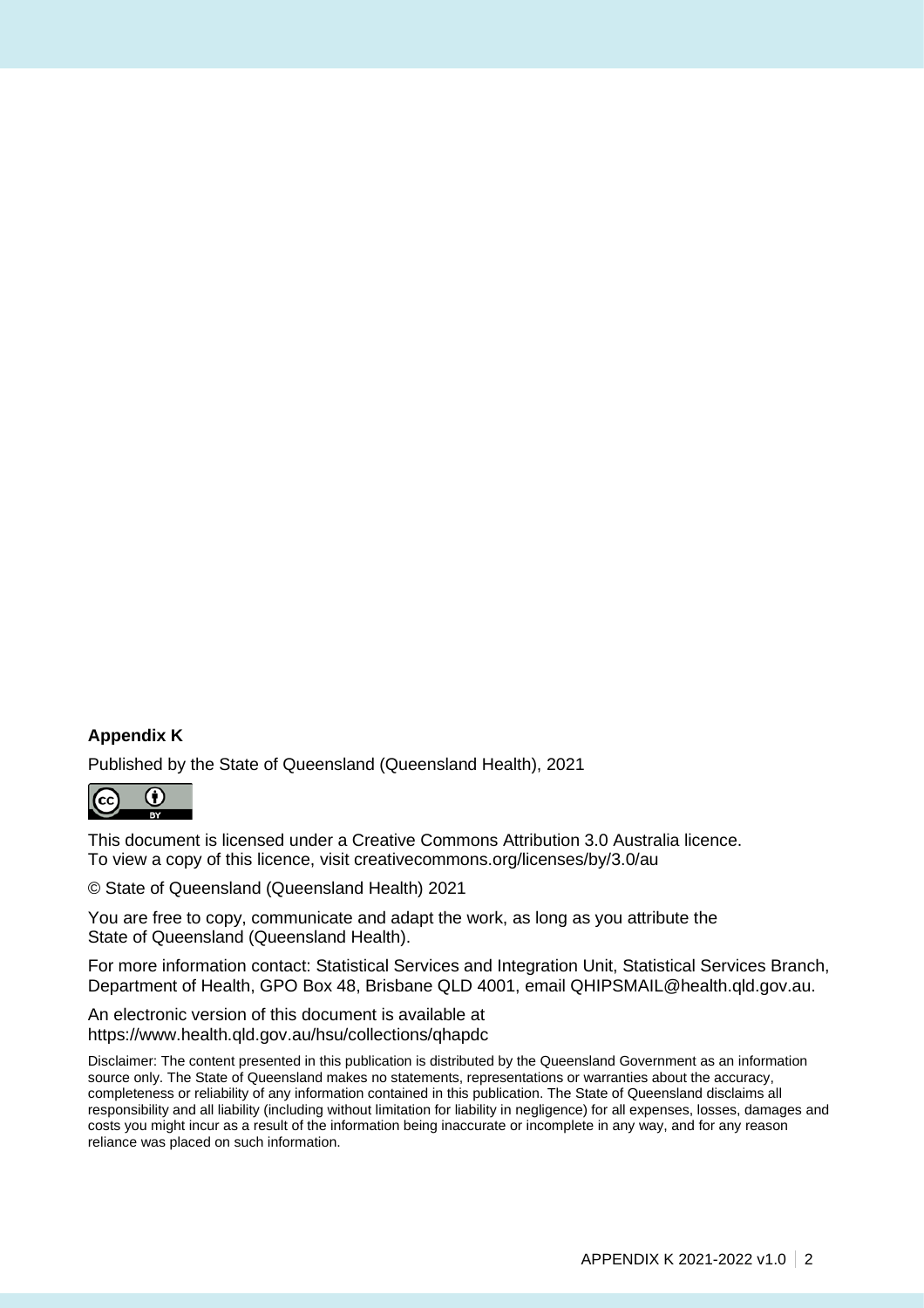#### **Contents**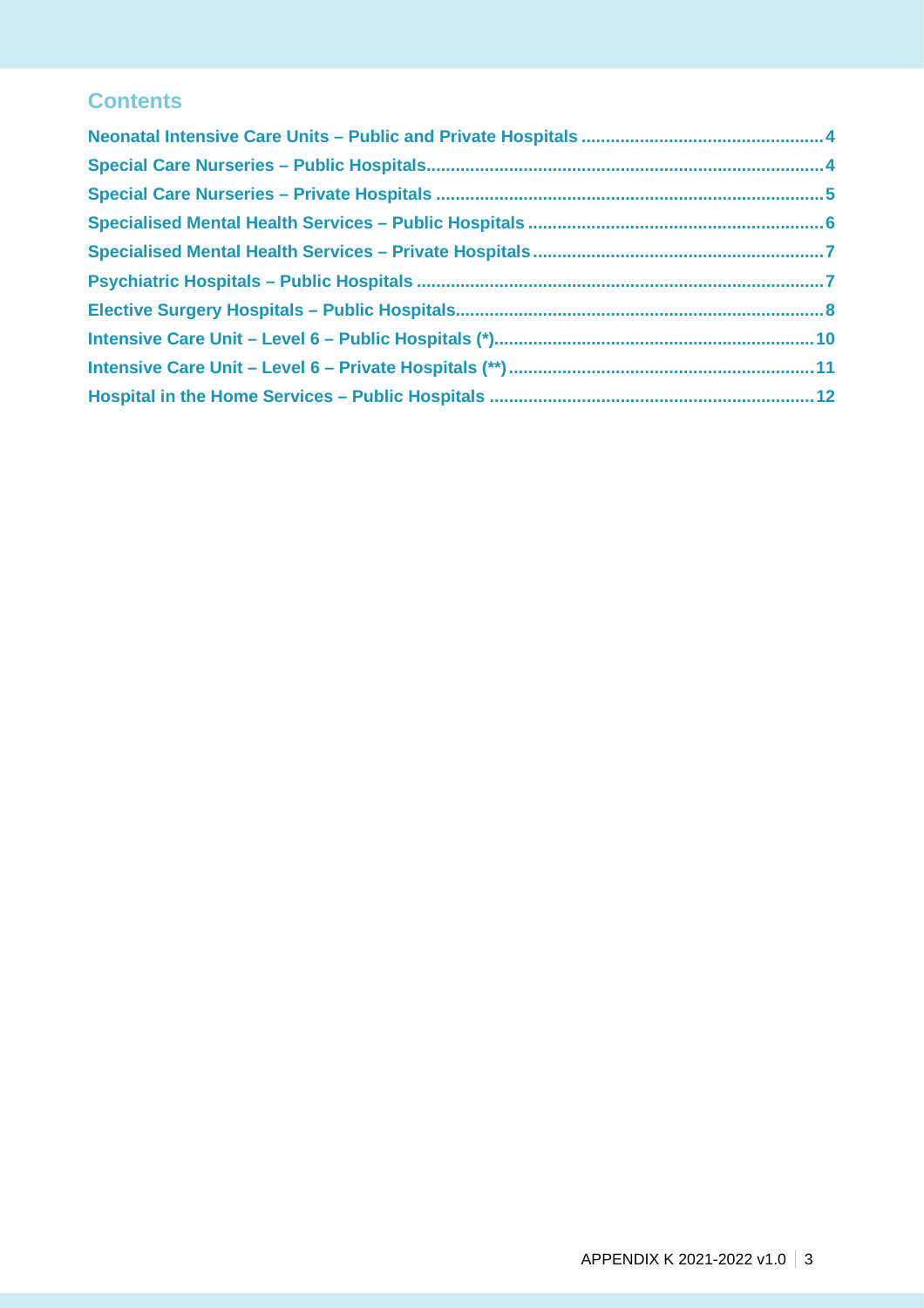#### <span id="page-3-0"></span>**Neonatal Intensive Care Units – Public and Private Hospitals**

| <b>CODE</b> | <b>FACILITY NAME</b>                                          |
|-------------|---------------------------------------------------------------|
| 00936       | <b>GOLD COAST UNIVERSITY HOSPITAL</b>                         |
| 00003       | <b>MATER MOTHERS' HOSPITAL</b>                                |
| 00318       | <b>MATER WOMEN'S &amp; CHILDREN'S PRIVATE HEALTH SERVICES</b> |
| 00201       | ROYAL BRISBANE & WOMEN'S HOSPITAL                             |
| 00200       | TOWNSVILLE UNIVERSITY HOSPITAL                                |

### <span id="page-3-1"></span>**Special Care Nurseries – Public Hospitals**

L

| <b>CODE</b> | <b>FACILITY NAME</b>                  |
|-------------|---------------------------------------|
| 00062       | <b>BUNDABERG BASE HOSPITAL</b>        |
| 00030       | <b>CABOOLTURE HOSPITAL</b>            |
| 00214       | <b>CAIRNS HOSPITAL</b>                |
| 00936       | <b>GOLD COAST UNIVERSITY HOSPITAL</b> |
| 00069       | <b>HERVEY BAY HOSPITAL</b>            |
| 00015       | <b>IPSWICH HOSPITAL</b>               |
| 00029       | <b>LOGAN HOSPITAL</b>                 |
| 00172       | <b>MACKAY BASE HOSPITAL</b>           |
| 00246       | <b>MOUNT ISA HOSPITAL</b>             |
| 00016       | <b>REDCLIFFE HOSPITAL</b>             |
| 00028       | <b>REDLAND HOSPITAL</b>               |
| 00141       | ROCKHAMPTON HOSPITAL                  |
| 00201       | ROYAL BRISBANE & WOMEN'S HOSPITAL     |
| 00032       | SUNSHINE COAST UNIVERSITY HOSPITAL    |
| 00104       | <b>TOOWOOMBA HOSPITAL</b>             |
| 00200       | <b>TOWNSVILLE UNIVERSITY HOSPITAL</b> |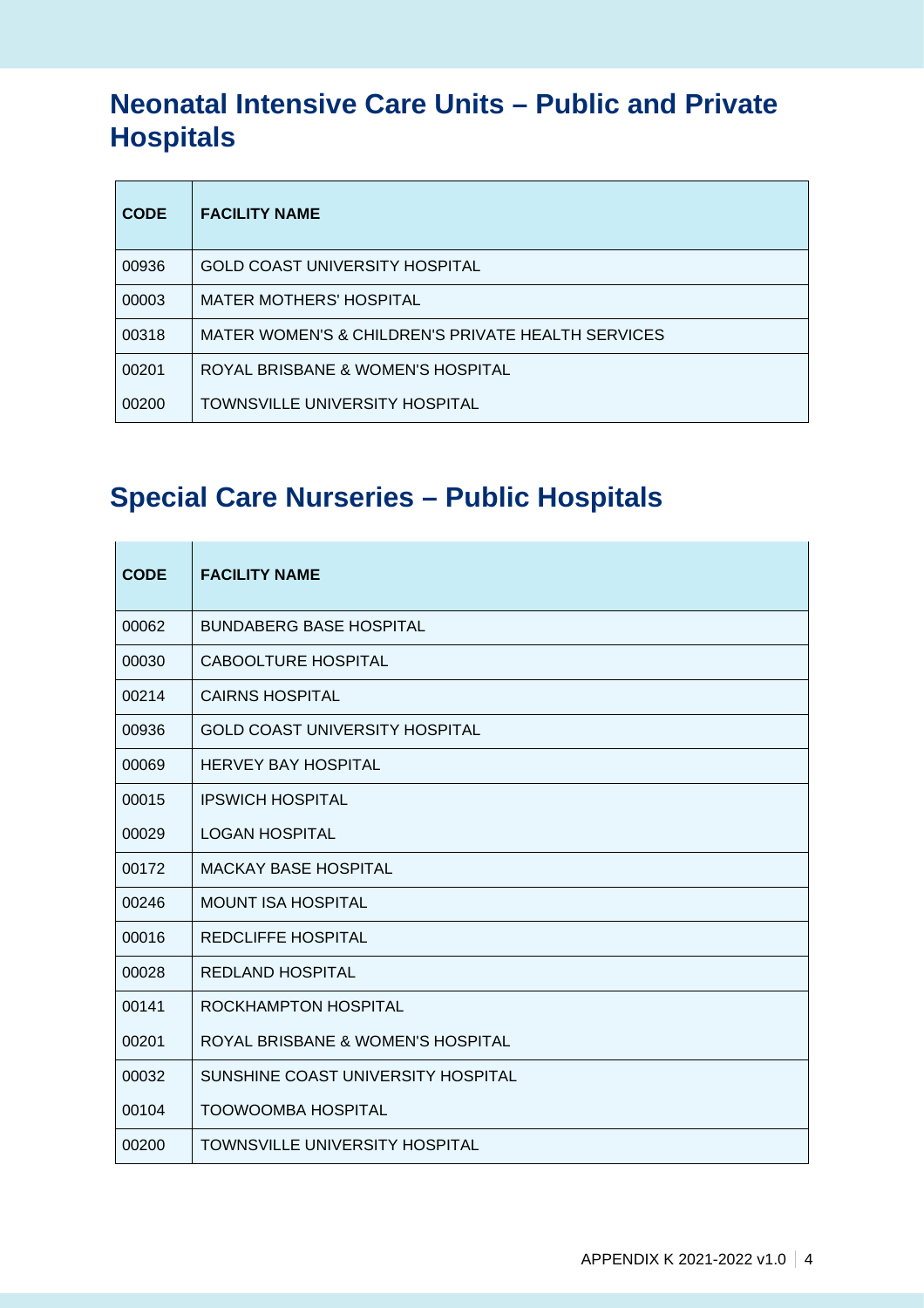# <span id="page-4-0"></span>**Special Care Nurseries – Private Hospitals**

| <b>CODE</b> | <b>FACILITY NAME</b>                                 |
|-------------|------------------------------------------------------|
| 00334       | <b>BUDERIM PRIVATE HOSPITAL</b>                      |
| 00420       | CAIRNS PRIVATE HOSPITAL                              |
| 00375       | <b>GOLD COAST PRIVATE HOSPITAL</b>                   |
| 00391       | <b>GREENSLOPES PRIVATE HOSPITAL</b>                  |
| 00441       | JOHN FLYNN PRIVATE HOSPITAL                          |
| 00003       | <b>MATER MOTHERS' HOSPITAL</b>                       |
| 00401       | MATER PRIVATE HOSPITAL MACKAY                        |
| 00380       | MATER PRIVATE HOSPITAL ROCKHAMPTON                   |
| 00411       | MATER PRIVATE HOSPITAL TOWNSVILLE (HYDE PARK CAMPUS) |
| 00318       | MATER WOMEN'S & CHILDREN'S PRIVATE HEALTH SERVICES   |
| 00320       | NORTH WEST PRIVATE HOSPITAL                          |
| 00331       | PINDARA PRIVATE HOSPITAL                             |
| 00313       | ST ANDREW'S IPSWICH PRIVATE HOSPITAL                 |
| 00366       | ST VINCENT'S PRIVATE HOSPITAL TOOWOOMBA              |
| 00317       | SUNNYBANK PRIVATE HOSPITAL                           |
| 00316       | THE WESLEY HOSPITAL                                  |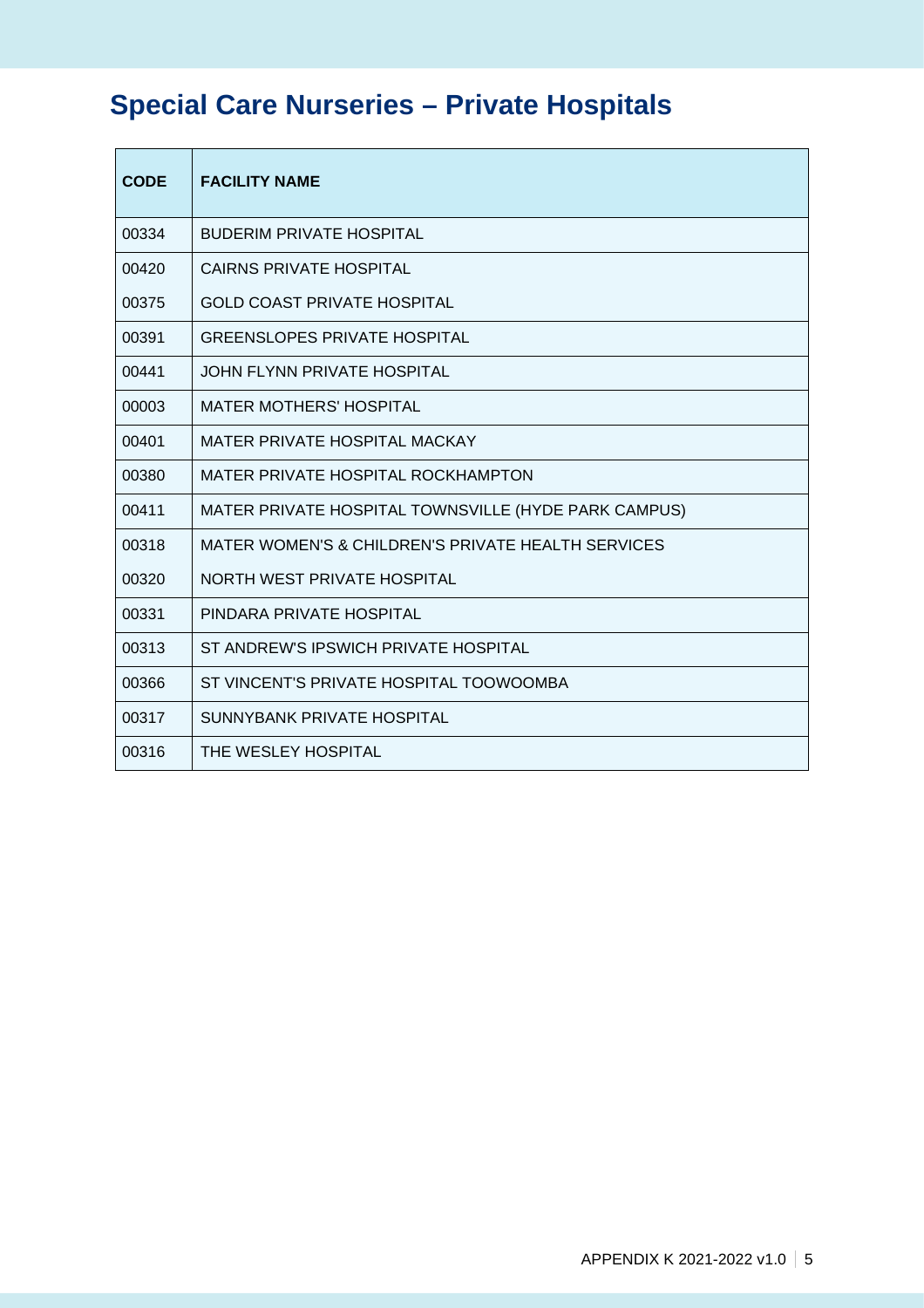## <span id="page-5-0"></span>**Specialised Mental Health Services – Public Hospitals**

| <b>CODE</b> | <b>FACILITY NAME</b>                  |
|-------------|---------------------------------------|
| 00062       | <b>BUNDABERG BASE HOSPITAL</b>        |
| 00030       | <b>CABOOLTURE HOSPITAL</b>            |
| 00214       | <b>CAIRNS HOSPITAL</b>                |
| 00936       | <b>GOLD COAST UNIVERSITY HOSPITAL</b> |
| 00069       | <b>HERVEY BAY HOSPITAL</b>            |
| 00015       | <b>IPSWICH HOSPITAL</b>               |
| 00029       | <b>LOGAN HOSPITAL</b>                 |
| 00172       | <b>MACKAY BASE HOSPITAL</b>           |
| 00071       | MARYBOROUGH HOSPITAL                  |
| 00049       | NAMBOUR GENERAL HOSPITAL              |
| 00011       | PRINCESS ALEXANDRA HOSPITAL           |
| 00202       | QUEENSLAND CHILDREN'S HOSPITAL        |
| 00028       | REDLAND HOSPITAL                      |
| 00934       | ROBINA HOSPITAL                       |
| 00141       | ROCKHAMPTON HOSPITAL                  |
| 00201       | ROYAL BRISBANE & WOMEN'S HOSPITAL     |
| 00032       | SUNSHINE COAST UNIVERSITY HOSPITAL    |
| 00004       | THE PRINCE CHARLES HOSPITAL           |
| 00104       | <b>TOOWOOMBA HOSPITAL</b>             |
| 00200       | TOWNSVILLE UNIVERSITY HOSPITAL        |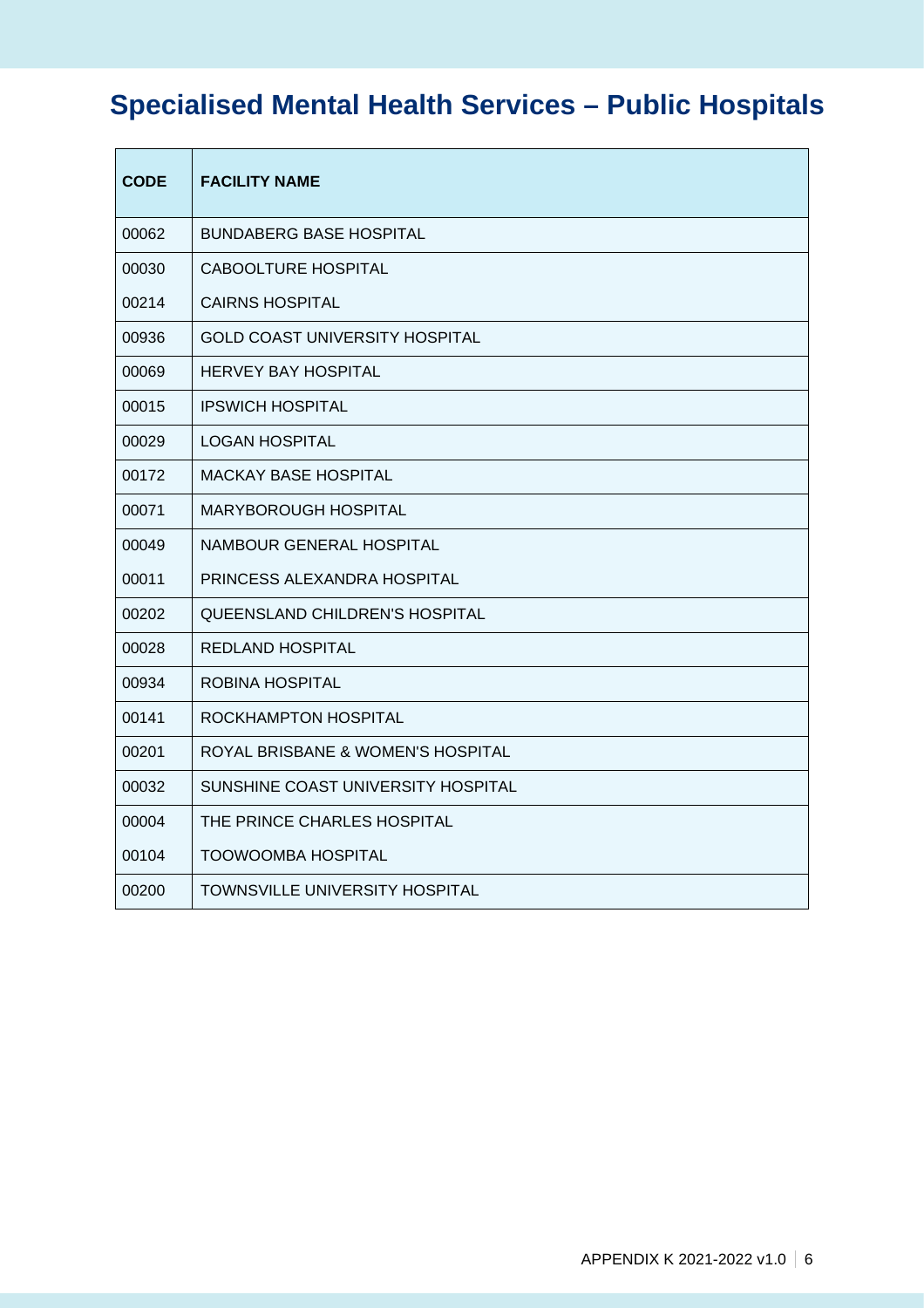### <span id="page-6-0"></span>**Specialised Mental Health Services – Private Hospitals**

| <b>CODE</b> | <b>FACILITY NAME</b>                               |
|-------------|----------------------------------------------------|
| 00302       | <b>BELMONT PRIVATE HOSPITAL</b>                    |
| 00334       | <b>BUDERIM PRIVATE HOSPITAL</b>                    |
| 00337       | CALOUNDRA PRIVATE CLINIC                           |
| 00335       | CURRUMBIN CLINIC                                   |
| 00391       | <b>GREENSLOPES PRIVATE HOSPITAL</b>                |
| 00381       | HILLCREST - ROCKHAMPTON PRIVATE HOSPITAL           |
| 00003       | <b>MATER MOTHERS' HOSPITAL</b>                     |
| 00318       | MATER WOMEN'S & CHILDREN'S PRIVATE HEALTH SERVICES |
| 00311       | <b>NEW FARM CLINIC</b>                             |
| 00442       | PINE RIVERS PRIVATE HOSPITAL                       |
| 00384       | ROBINA PRIVATE HOSPITAL                            |
| 00365       | ST ANDREW'S TOOWOOMBA HOSPITAL                     |
| 00312       | ST ANDREW'S WAR MEMORIAL HOSPITAL                  |
| 01212       | THE CAIRNS CLINIC                                  |
| 00314       | <b>TOOWONG PRIVATE HOSPITAL</b>                    |
| 00374       | TOWNSVILLE PRIVATE CLINIC                          |

#### <span id="page-6-1"></span>**Psychiatric Hospitals – Public Hospitals**

| <b>CODE</b> | <b>FACILITY NAME</b>                                                        |
|-------------|-----------------------------------------------------------------------------|
| 00701       | <b>BAILLIE HENDERSON HOSPITAL</b>                                           |
| 00703       | CHARTERS TOWERS REHABILITATION UNIT                                         |
| 00752       | JACARANDA PLACE - QUEENSLAND ADOLESCENT EXTENDED TREATMENT<br><b>CENTRE</b> |
| 00715       | KIRWAN REHABILITATION UNIT                                                  |
| 00751       | THE PARK CENTRE FOR MENTAL HEALTH                                           |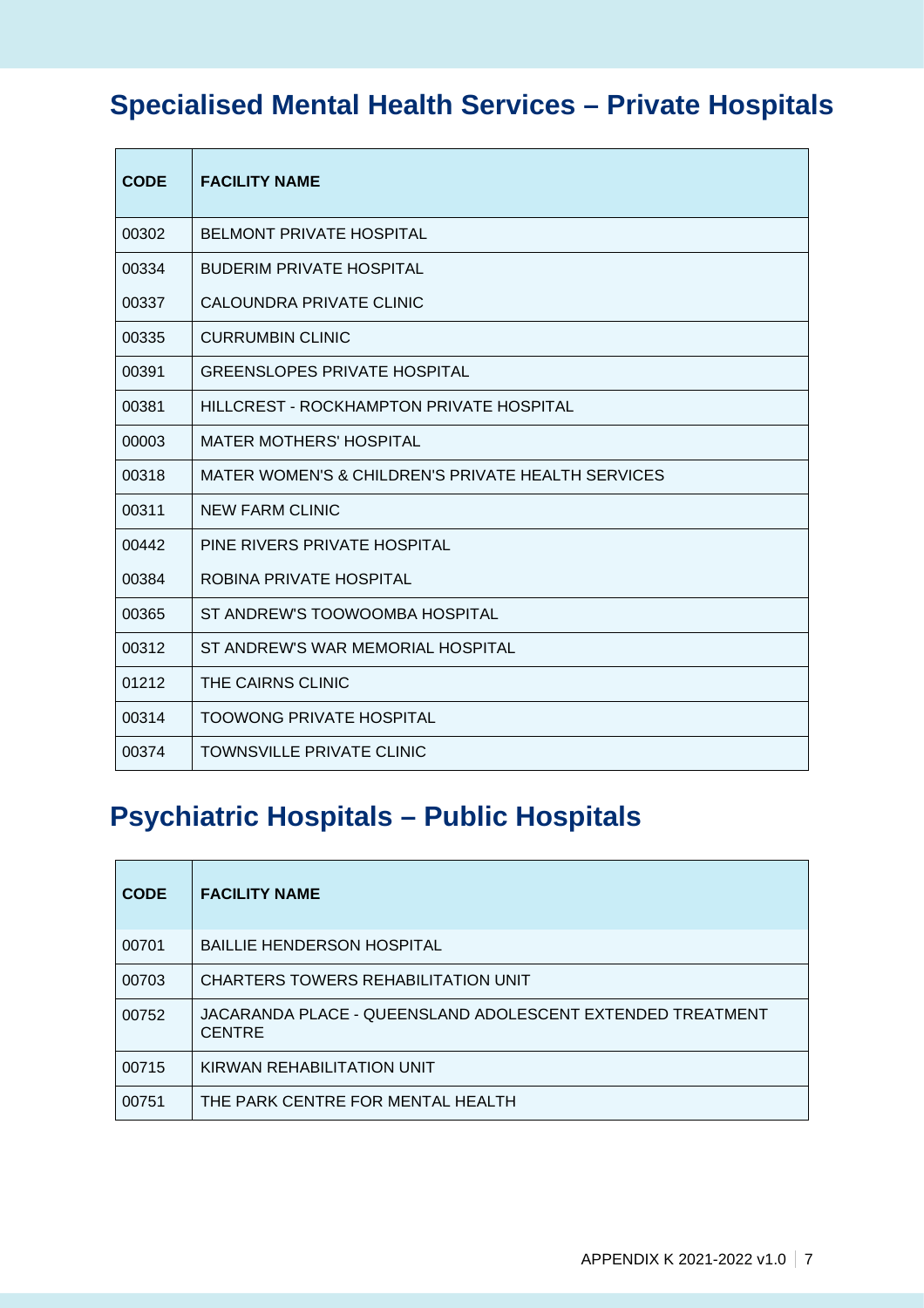# <span id="page-7-0"></span>**Elective Surgery Hospitals – Public Hospitals**

| <b>CODE</b> | <b>FACILITY NAME</b>                  |
|-------------|---------------------------------------|
| 00211       | <b>ATHERTON HOSPITAL</b>              |
| 00191       | <b>AYR HOSPITAL</b>                   |
| 00041       | <b>BEAUDESERT HOSPITAL</b>            |
| 00133       | <b>BILOELA HOSPITAL</b>               |
| 00062       | <b>BUNDABERG BASE HOSPITAL</b>        |
| 00030       | <b>CABOOLTURE HOSPITAL</b>            |
| 00214       | <b>CAIRNS HOSPITAL</b>                |
| 00043       | <b>CALOUNDRA HOSPITAL</b>             |
| 00112       | <b>CHARLEVILLE HOSPITAL</b>           |
| 00193       | <b>CHARTERS TOWERS HOSPITAL</b>       |
| 00091       | <b>CHINCHILLA HOSPITAL</b>            |
| 00216       | <b>COOKTOWN HOSPITAL</b>              |
| 00092       | DALBY HOSPITAL                        |
| 00135       | <b>EMERALD HOSPITAL</b>               |
| 00136       | <b>GLADSTONE HOSPITAL</b>             |
| 00936       | <b>GOLD COAST UNIVERSITY HOSPITAL</b> |
| 00093       | <b>GOONDIWINDI HOSPITAL</b>           |
| 00068       | <b>GYMPIE HOSPITAL</b>                |
| 00069       | <b>HERVEY BAY HOSPITAL</b>            |
| 00196       | <b>INGHAM HOSPITAL</b>                |
| 00222       | <b>INNISFAIL HOSPITAL</b>             |
| 00015       | <b>IPSWICH HOSPITAL</b>               |
| 00070       | KINGAROY HOSPITAL                     |
| 00029       | <b>LOGAN HOSPITAL</b>                 |
| 00156       | LONGREACH HOSPITAL                    |
| 00172       | <b>MACKAY BASE HOSPITAL</b>           |
| 00223       | <b>MAREEBA HOSPITAL</b>               |
| 00071       | MARYBOROUGH HOSPITAL                  |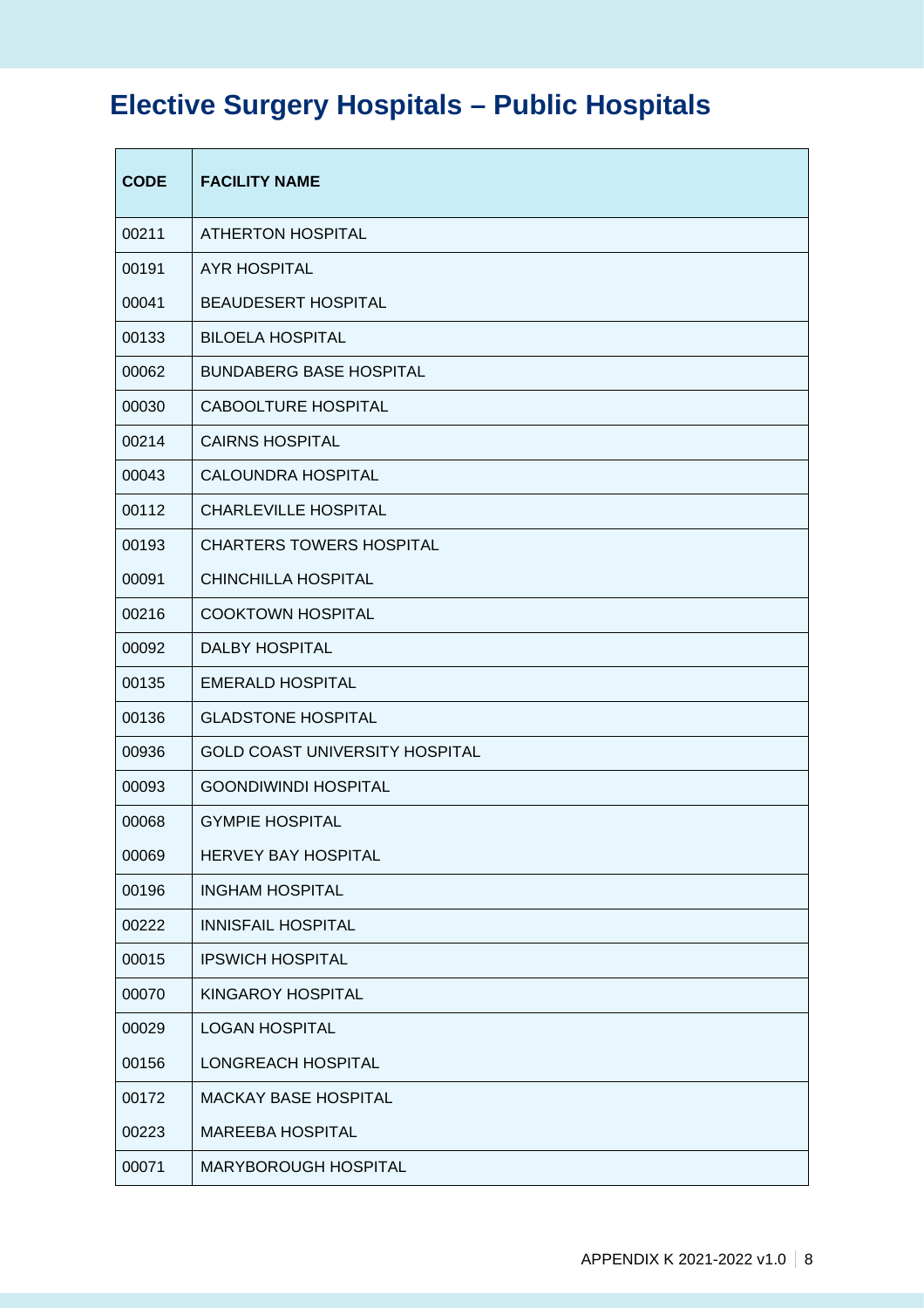| 00001 | <b>MATER HOSPITAL BRISBANE</b>                |
|-------|-----------------------------------------------|
| 00003 | <b>MATER MOTHERS' HOSPITAL</b>                |
| 00097 | <b>MILES HOSPITAL</b>                         |
| 00246 | <b>MOUNT ISA HOSPITAL</b>                     |
| 00049 | NAMBOUR GENERAL HOSPITAL                      |
| 00011 | PRINCESS ALEXANDRA HOSPITAL                   |
| 00174 | PROSERPINE HOSPITAL                           |
| 00022 | QUEEN ELIZABETH II JUBILEE HOSPITAL           |
| 00202 | <b>QUEENSLAND CHILDREN'S HOSPITAL</b>         |
| 00016 | <b>REDCLIFFE HOSPITAL</b>                     |
| 00028 | <b>REDLAND HOSPITAL</b>                       |
| 00934 | <b>ROBINA HOSPITAL</b>                        |
| 00141 | ROCKHAMPTON HOSPITAL                          |
| 00119 | <b>ROMA HOSPITAL</b>                          |
| 00201 | ROYAL BRISBANE & WOMEN'S HOSPITAL             |
| 00120 | <b>ST GEORGE HOSPITAL</b>                     |
| 00100 | STANTHORPE HOSPITAL                           |
| 00032 | SUNSHINE COAST UNIVERSITY HOSPITAL            |
| 00033 | SURGICAL TREATMENT AND REHABILITATION SERVICE |
| 00004 | THE PRINCE CHARLES HOSPITAL                   |
| 00226 | THURSDAY ISLAND HOSPITAL                      |
| 00104 | <b>TOOWOOMBA HOSPITAL</b>                     |
| 00200 | <b>TOWNSVILLE UNIVERSITY HOSPITAL</b>         |
| 00105 | <b>WARWICK HOSPITAL</b>                       |
| 00228 | <b>WEIPA HOSPITAL</b>                         |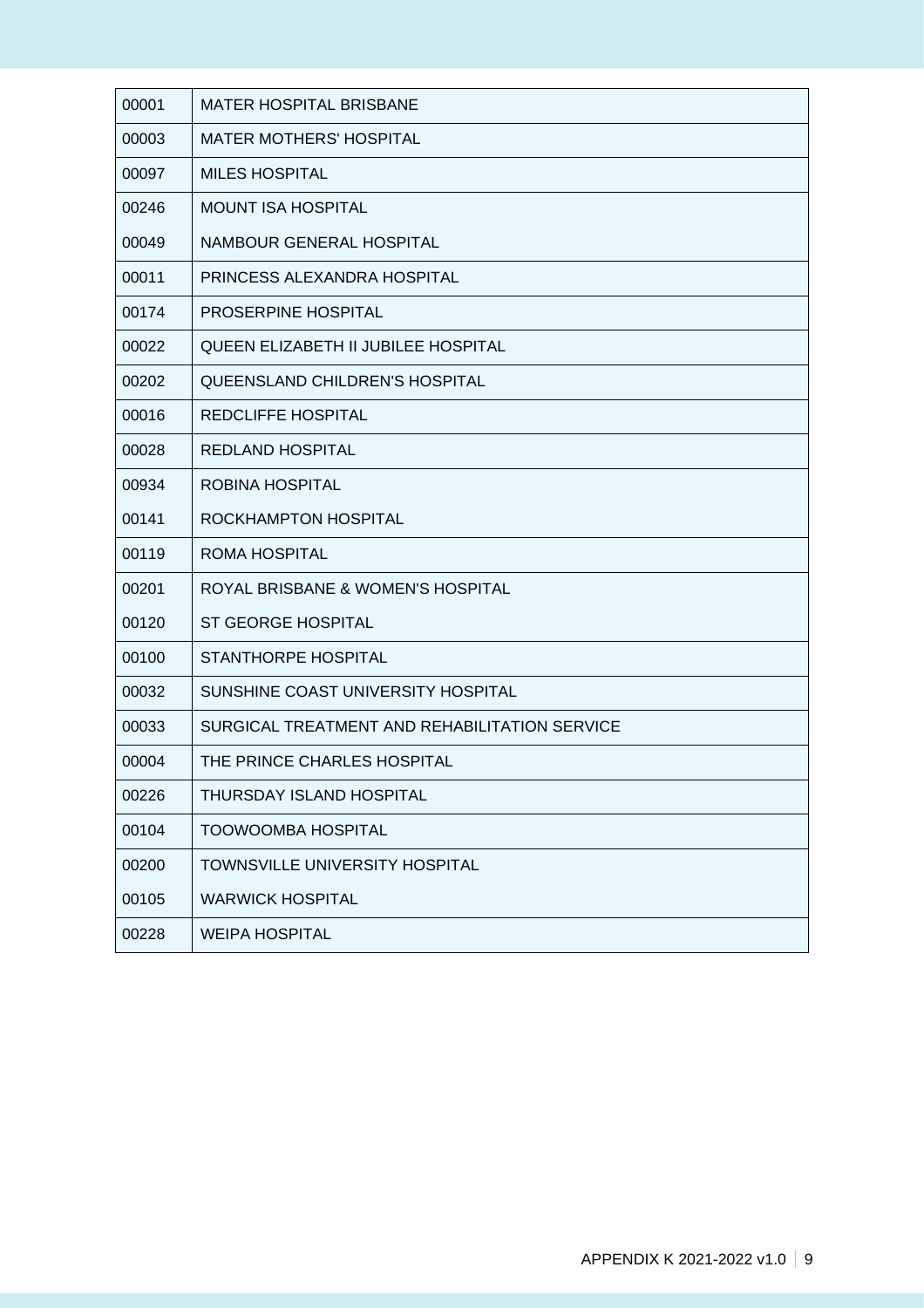#### <span id="page-9-0"></span>**Intensive Care Unit – Level 6 – Public Hospitals (\*)**

| <b>CODE</b> | <b>FACILITY NAME</b>                   |
|-------------|----------------------------------------|
| 00214       | <b>CAIRNS HOSPITAL</b>                 |
| 00936       | <b>GOLD COAST UNIVERSITY HOSPITAL</b>  |
| 00011       | PRINCESS ALEXANDRA HOSPITAL            |
| 00202       | QUEENSLAND CHILDREN'S HOSPITAL         |
| 00201       | ROYAL BRISBANE & WOMEN'S HOSPITAL      |
| 00032       | SUNSHINE COAST UNIVERSITY HOSPITAL (#) |
| 00004       | THE PRINCE CHARLES HOSPITAL            |
| 00200       | <b>TOWNSVILLE UNIVERSITY HOSPITAL</b>  |

#### Note:

\* As per the latest "Self-Assessment" CSCF data provided to the Patient Safety and Quality Improvement Unit (PSQIS). Source: PSQIS

Date: From December 2014 onwards as advised by HHS.

# As per the latest IHPA Funding Model Specifications.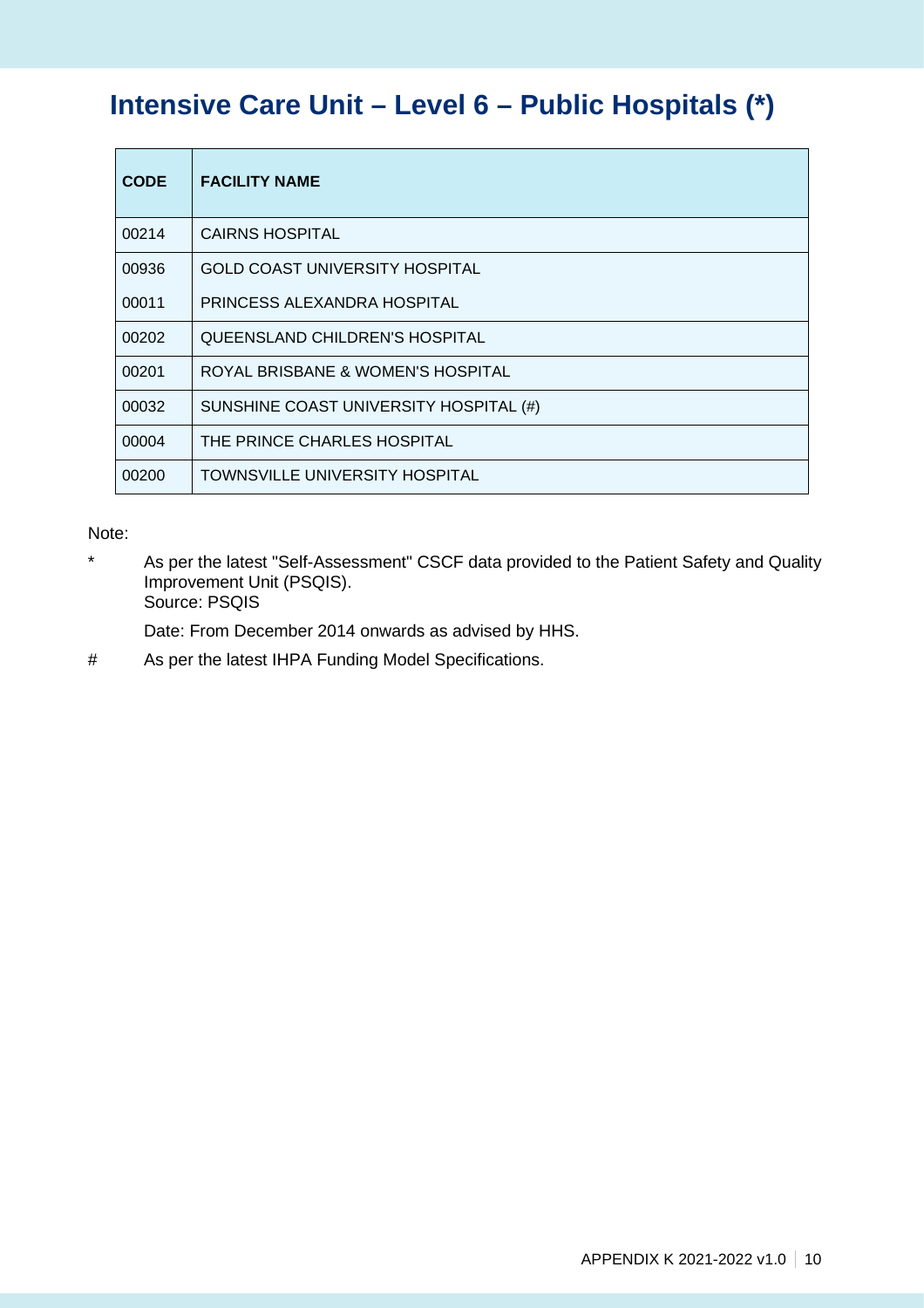#### <span id="page-10-0"></span>**Intensive Care Unit – Level 6 – Private Hospitals (\*\*)**

| <b>CODE</b> | <b>FACILITY NAME</b>                       |
|-------------|--------------------------------------------|
| 00375       | <b>GOLD COAST PRIVATE HOSPITAL</b>         |
| 00391       | <b>GREENSLOPES PRIVATE HOSPITAL</b>        |
| 00441       | JOHN FLYNN PRIVATE HOSPITAL                |
| 00001       | <b>MATER HOSPITAL BRISBANE</b>             |
| 00003       | <b>MATER MOTHERS' HOSPITAL</b>             |
| 00410       | MATER PRIVATE HOSPITAL TOWNSVILLE          |
| 00312       | ST ANDREW'S WAR MEMORIAL HOSPITAL          |
| 00368       | ST VINCENT'S PRIVATE HOSPITAL NORTHSIDE    |
| 01217       | SUNSHINE COAST UNIVERSITY PRIVATE HOSPITAL |
| 00316       | THE WESLEY HOSPITAL                        |

Note:

\*\* As per the latest CSCF data documented on private hospital licences. Source: Chief Medical Officer and Healthcare Regulation Branch

Date: December 2016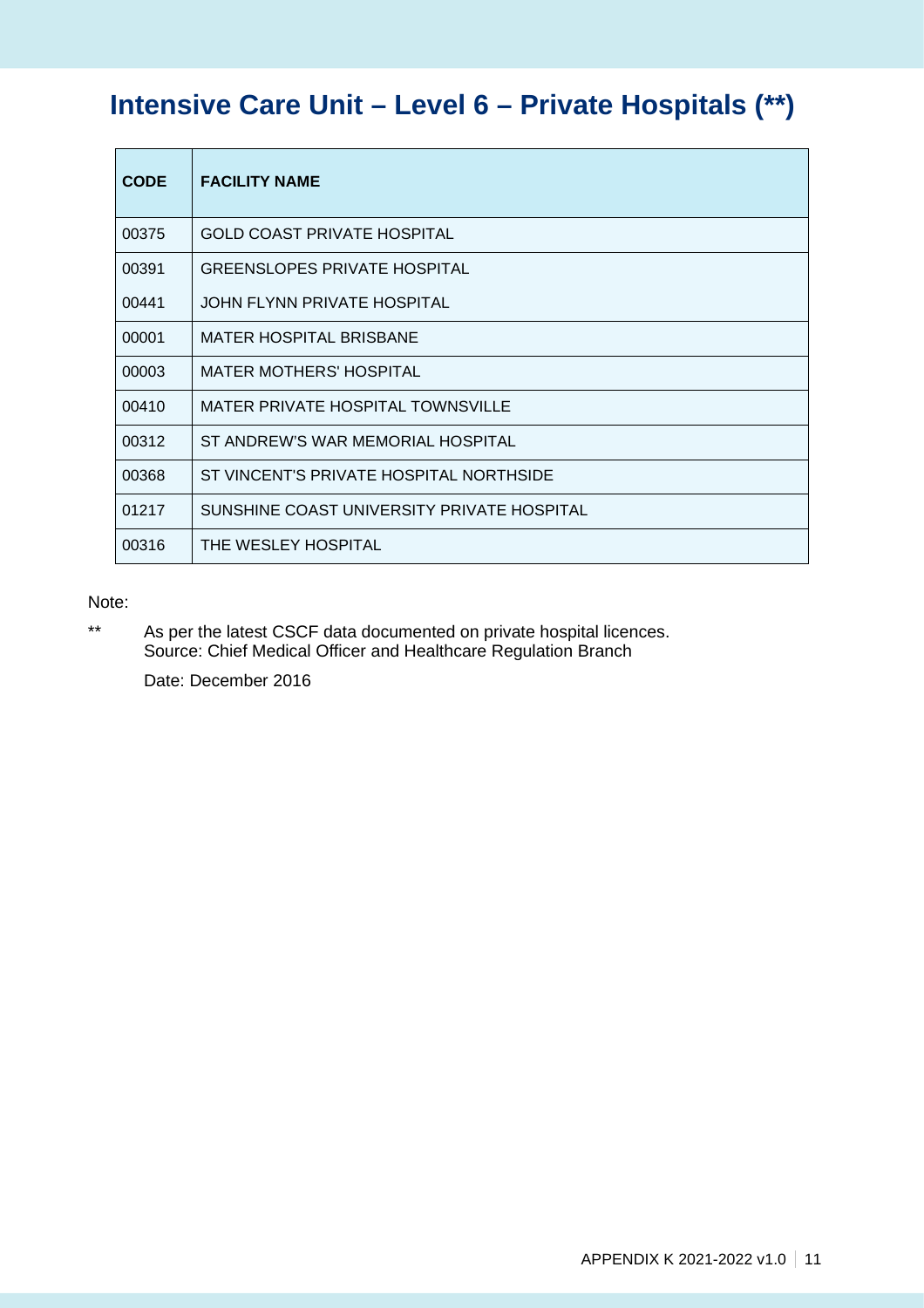## <span id="page-11-0"></span>**Hospital in the Home Services – Public Hospitals**

| <b>CODE</b> | <b>FACILITY NAME</b>                  |
|-------------|---------------------------------------|
| 00062       | <b>BUNDABERG BASE HOSPITAL</b>        |
| 00030       | <b>CABOOLTURE HOSPITAL</b>            |
| 00214       | <b>CAIRNS HOSPITAL</b>                |
| 00112       | <b>CHARLEVILLE HOSPITAL</b>           |
| 00135       | <b>EMERALD HOSPITAL</b>               |
| 00045       | <b>GATTON HOSPITAL</b>                |
| 00136       | <b>GLADSTONE HOSPITAL</b>             |
| 00936       | <b>GOLD COAST UNIVERSITY HOSPITAL</b> |
| 00068       | <b>GYMPIE HOSPITAL</b>                |
| 00069       | <b>HERVEY BAY HOSPITAL</b>            |
| 00015       | <b>IPSWICH HOSPITAL</b>               |
| 00029       | <b>LOGAN HOSPITAL</b>                 |
| 00172       | <b>MACKAY BASE HOSPITAL</b>           |
| 00048       | <b>MALENY HOSPITAL</b>                |
| 00071       | MARYBOROUGH HOSPITAL                  |
| 00246       | <b>MOUNT ISA HOSPITAL</b>             |
| 00049       | NAMBOUR GENERAL HOSPITAL              |
| 00346       | NOOSA HOSPITAL                        |
| 00011       | PRINCESS ALEXANDRA HOSPITAL           |
| 00022       | QUEEN ELIZABETH II JUBILEE HOSPITAL   |
| 00202       | QUEENSLAND CHILDREN'S HOSPITAL        |
| 00016       | REDCLIFFE HOSPITAL                    |
| 00028       | REDLAND HOSPITAL                      |
| 00934       | <b>ROBINA HOSPITAL</b>                |
| 00141       | ROCKHAMPTON HOSPITAL                  |
| 00119       | <b>ROMA HOSPITAL</b>                  |
| 00201       | ROYAL BRISBANE & WOMEN'S HOSPITAL     |
| 00120       | <b>ST GEORGE HOSPITAL</b>             |